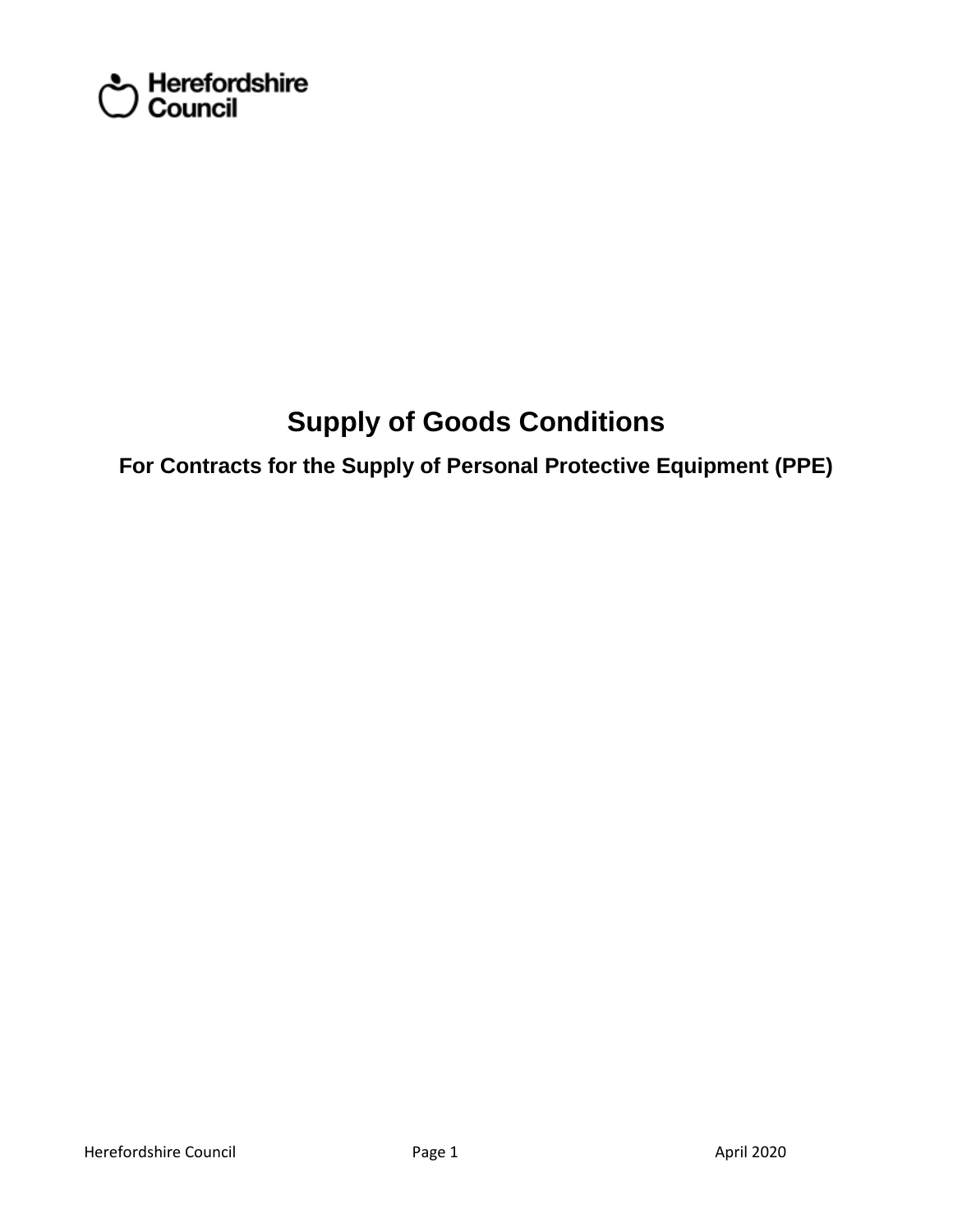# **1. INTERPRETATION**

# **1.1 Definitions:**

 **Business Day:** a day (other than a Saturday, Sunday or public holiday) when banks in London are open for business.

**Commencement Date:** the date the Contract commences, as set out in the Purchase Order or otherwise when the Contract is created pursuant Clause 3.1.

**Conditions:** these terms and conditions.

 **Contract:** the contract created between the Council and the Supplier by the Supplier's acceptance of a Purchase Order and consisting of the Purchase Order, any Specification and these Conditions.

**Delivery Date:** the date specified for delivery of a Purchase Order, in accordance with Clause 3.2.

**Delivery Location:** the address for delivery of the Goods as set out in the Purchase Order.

 **Disclosure and Barring Service**: means the Disclosure and Barring Service established under the Protection of Freedoms Act 2012.

 **EIR**: the Environmental Information Regulations 2004 (SI 2004/3391) together with any guidance and/or codes of practice issued by the Information Commissioner or relevant government department in relation to such regulations

 **Employment Checks**: means the pre-appointment checks that are required by law and applicable guidance, including without limitation, verification of identity checks, right to work checks, registration and qualification checks, employment history and reference checks, criminal record checks and occupational health checks.

 **FOIA**: the Freedom of Information Act 2000, and any subordinate legislation made under the Act from time to time, together with any guidance and/or codes of practice issued by the Information Commissioner or relevant government department in relation to such legislation.

**Goods:** the goods (or any part of them) as set out in the Purchase Order.

 **Law:** means any law, statute, subordinate legislation within the meaning of section 21(1) of the Interpretation Act 1978, bye-law, enforceable right within the meaning of section 2 of the European Communities Act 1972, regulation, order, mandatory guidance or code of practice, judgment of a relevant court of law, or directives or requirements of any regulatory body with which the Supplier is bound to comply.

 **Necessary Consents:** means all approvals, certificates, authorisations, permissions, licences, permits and consents necessary from time to time for the performance of the Contract.

**Purchase Order:** the Council's order for the Goods submitted by the Council on the Business World system.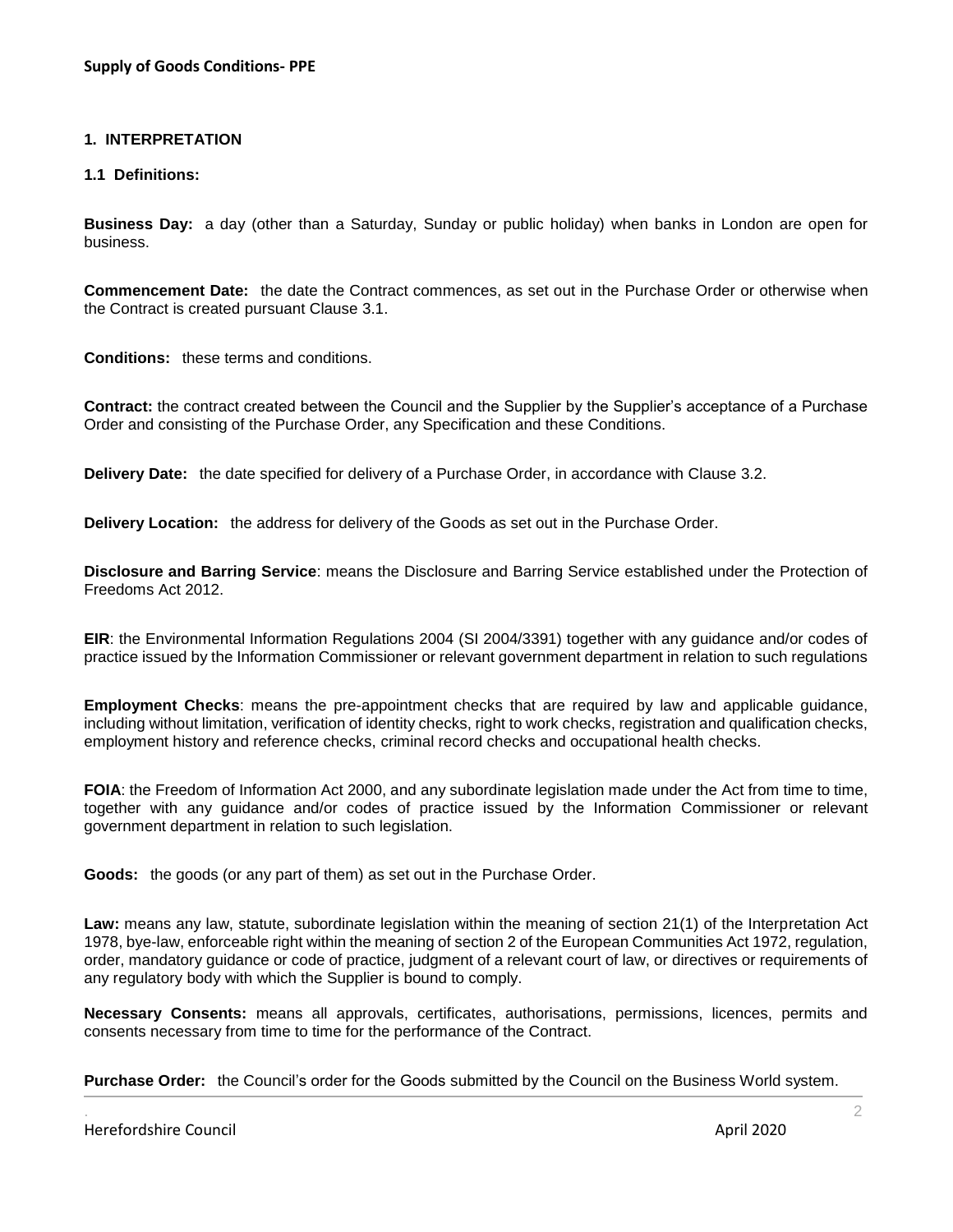**Price:** the price for the Goods as set out in the Purchase Order.

 **Regulated Activity:** in relation to children as defined in Part 1 of Schedule 4 to the Safeguarding Vulnerable Groups Act 2006.

**Specification:** the specification for the Goods including any related plans and drawings that are agreed in writing by the Council and the Supplier.

 time in the UK including the General Data Protection Regulation ((EU) 2016/679), the Data Protection Act 2018, the Privacy and Electronic Communications Directive 2002/58/EC (as update by Directive 2009/136/EC) and the **UK Data Protection Legislation**: means all applicable data protection and privacy legislation in force from time to Privacy and Electronic Communications Regulations 2003 (SI 2003/2426) as amended.

#### **1.2 Interpretation:**

- **(a)** a reference to a statute or statutory provision is a reference to such statute or provision as amended or re-enacted. A reference to a statute or statutory provision includes any subordinate legislation made under that statute or statutory provision, as amended or re-enacted;
- **(b)** any phrase introduced by the terms **including**, **include**, **in particular** or any similar expression shall be construed as illustrative and shall not limit the sense of the words preceding those terms; and
- **(c)** a reference to **writing** or **written** includes emails.

#### **2. COMMENCEMENT AND TERM**

 This Contract shall commence on the Commencement Date and shall continue until the obligations of the Supplier have been fulfilled.

#### **3. PURCHASE ORDERS**

- **3.1** The Council may submit Purchase Orders for Goods by issuing a Purchase Order with a Purchase Order Number. The Contract is created by the acceptance of a Purchase Order by the Supplier. The Council shall have no obligation to make any payment unless the Purchase Order Number is stated on the Supplier's invoice.
- **3.2** The Supplier shall use its best endeavours to supply Goods in accordance with the Purchase Order, these Conditions and any Specification, by the Delivery Date.
- **3.3** The Council may amend or cancel a Purchase Order in whole or in part without liability at any time before delivery by giving the Supplier at least 3 (three) days written notice.

# **4. THE GOODS**

- **4.1** The Supplier shall ensure that the Goods:
	- **(a)** correspond with their description and any applicable Specification;
	- **(b)** be of satisfactory quality (within the meaning of the Sale of Goods Act 1979, as amended) and fit for any purpose held out by the Supplier or made known to the Supplier by the Council expressly or by implication, and in this respect the Council relies on the Supplier's skill and judgement;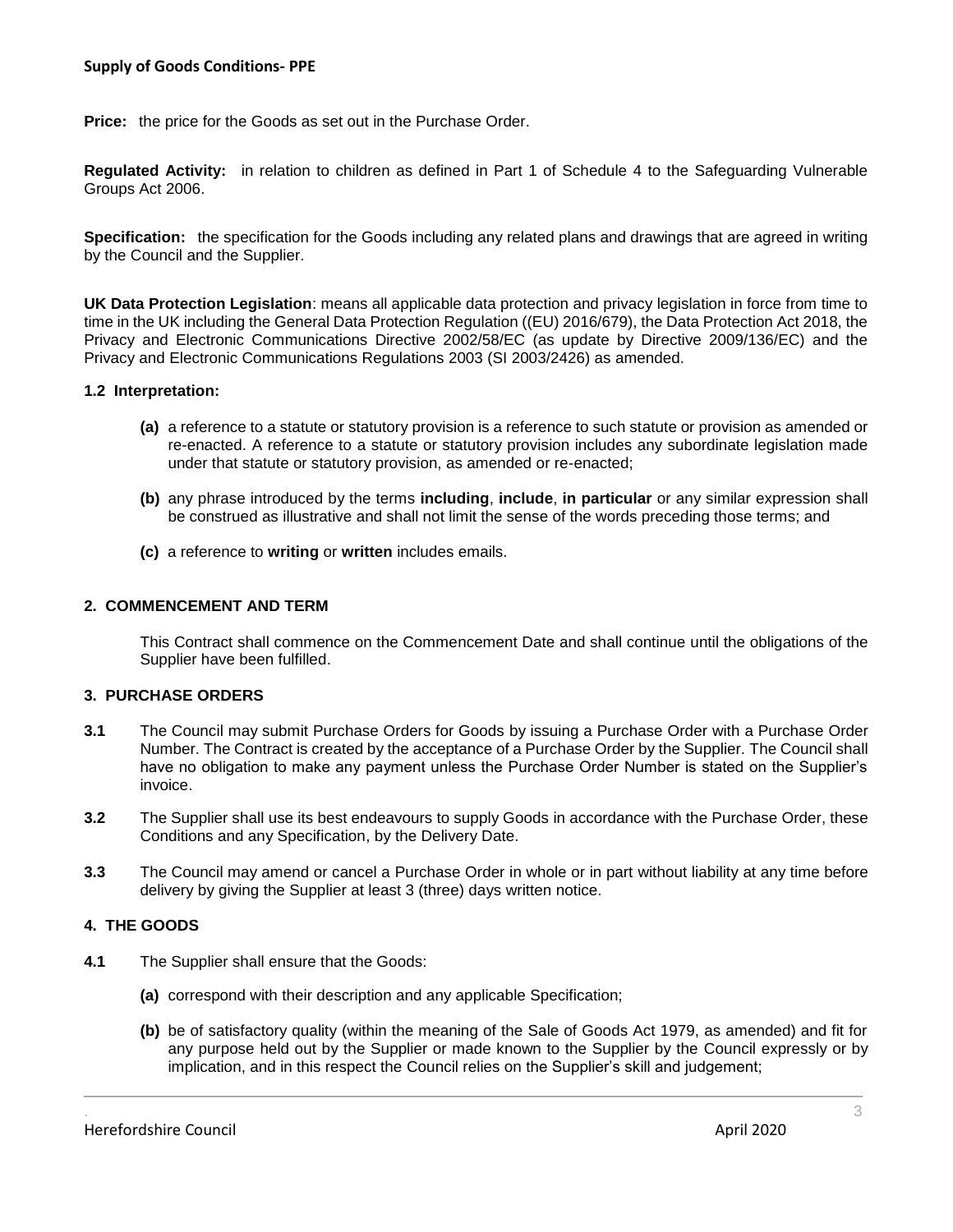- **(c)** where they are manufactured products, be free from defects in design, material and workmanship and remain so for 12 months after delivery; and
- **(d)** comply with all applicable statutory and regulatory requirements relating to the manufacture, labelling, packaging, storage, handling and delivery of the Goods
- **4.3** The Supplier shall ensure that at all times it has and maintains all the licences, permissions, authorisations, consents and permits that it needs to carry out its obligations under the Contract.

# **5. DELIVERY OF GOODS**

**5.1** The Supplier shall ensure that:

 **(a)** Goods are properly packed and secured in such manner as to enable them to reach their destination in good condition;

 **(b)** each delivery of Goods is accompanied by a delivery note which shows the order number, the type and quantity of Goods (including the code number of the Goods, where applicable), special storage instructions (if any) and, if the relevant Purchase Order is being delivered by instalments, the outstanding balance of Goods remaining to be delivered; and

 **(c)** if the Supplier requires the Council to return any packaging material to the Supplier, that fact is clearly stated on the delivery note. Any such packaging material shall be returned to the Supplier at the cost of the Supplier.

- **5.2** The Supplier shall deliver Goods in the manner specified in each Purchase Order and/or the Specification
- **5.3** Delivery of Goods is completed on the completion of unloading of those Goods at the Delivery Location and signature of a Goods receipt.
- **5.4** The Council has the right to inspect and test Goods at any time before delivery. If the Council rejects any Goods they are returnable at the Supplier's risk and expense. If the Supplier fails to collect rejected Goods within a reasonable period after notification of the rejection, the Council may charge the Supplier storage costs and sell or dispose of the rejected Goods. The Council will account to the Supplier for the proceeds of sale (if any) after deducting the purchase price paid for the Goods, storage costs and its reasonable costs and expenses in connection with the sale.
- the Contract, and the Council shall have the right to conduct further inspections and tests at any time. **5.5** Notwithstanding any such inspection or testing, the Supplier shall remain fully responsible for the Goods and any such inspection or testing shall not reduce or otherwise affect the Supplier's obligations under
- **5.6** The Supplier shall not deliver Goods in instalments without the Council's prior written consent. Where it is agreed that Goods may be delivered by instalments, such instalments shall be invoiced separately. However, failure by the Supplier to deliver any one instalment on time or at all, or any defect in an instalment, shall entitle the Council to the remedies set out in Clause 6.

# **6. COUNCIL REMEDIES**

- **6.1** If the Goods are not delivered in accordance with the requirements of any Purchase Order or Specification remedies, and whether or not it has accepted any Goods and the Council may exercise any one or more or do not comply with the undertakings set out in Clause 4.1, then, without limiting any of its other rights or of the following remedies:
	- **(a)** to terminate the Contract;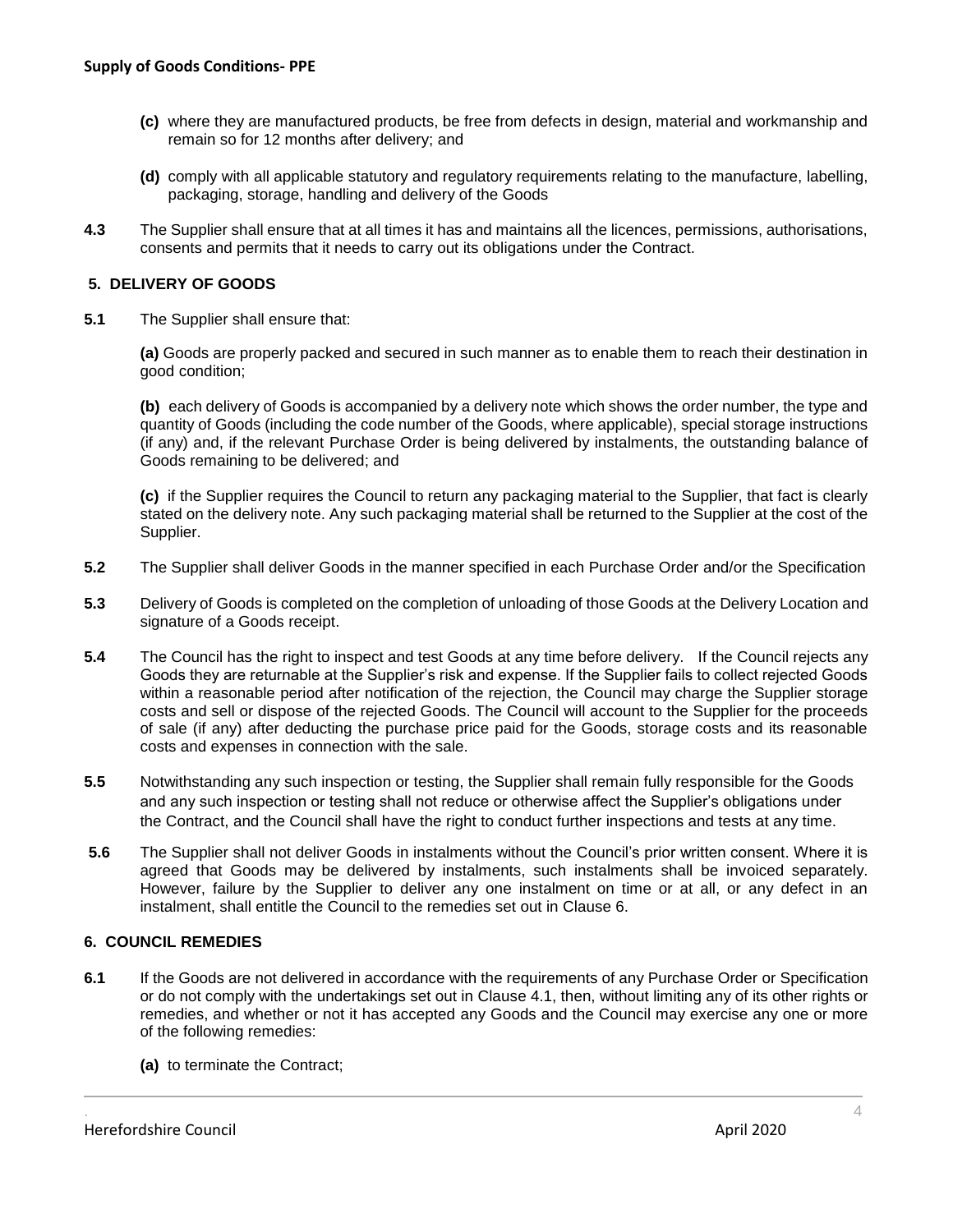**(b)** to reject any Goods (in whole or in part) and return them to the Supplier at the Supplier's own risk and expense;

 **(c)** to require the Supplier to repair or replace the rejected Goods, or to provide a full refund of the price of the rejected Goods (if paid);

**(d)** to refuse to accept any subsequent delivery of Goods which the Supplier attempts to make;

 **(e)** to recover from the Supplier any costs incurred by the Council in obtaining substitute goods from a third party; and

 **(f)** to claim damages for any other costs, loss or expenses incurred by the Council which are in any way attributable to the Supplier's failure to carry out its obligations under the Contract.

- **6.2** These Conditions shall apply to any repaired or replacement Goods supplied by the Supplier.
- **6.3** The Council's rights and remedies under these Conditions are in addition to its rights and remedies implied by statute and common law.

# **7. TITLE AND RISK IN GOODS**

 Title and risk in the Goods shall pass to the Council on completion of delivery in accordance with Clause 5.3.

# **8. PRICE AND PAYMENT**

- **8.1** The Price:
	- **(a)** excludes amounts in respect of value added tax (**VAT**), which the Council shall additionally be liable to pay to the Supplier at the prevailing rate, subject to the receipt of a valid VAT invoice; and
	- **(b)** includes the costs of packaging, insurance and carriage of Goods.
- **8.2** No extra charges shall be effective unless agreed in writing and signed by the Council.
- **8.3** The Supplier may invoice the Council for price of Goods, on or at any time after the completion of delivery unless a different schedule of invoicing/payment has been agreed in writing at the time of the Purchase Order being issued.
- **8.4** The Council shall pay correctly rendered undisputed invoices within 30 days of receipt of the invoice. Payment shall be made to the bank account nominated in writing by the Supplier.
- the defaulting party shall pay interest on the overdue amount at the rate of 2% per annum above the Bank of England's base rate from time to time. Such interest shall accrue on a daily basis from the due date until actual payment of the overdue amount, whether before or after judgment. The defaulting party shall pay the interest together with the overdue amount. This clause shall not apply to payments the defaulting party **8.5** If a party fails to make any payment due to the other under the Contract by the due date for payment, then disputes in good faith.
- **8.6** The Council may at any time, without limiting any of its other rights or remedies, withhold or set off any liability of the Supplier to the Council against any liability of the Council to the Supplier.
- amounts which may be chargeable to the Council pursuant to this Agreement. Such records shall be **8.7** The Supplier shall maintain complete and accurate records of, and supporting documentation for, all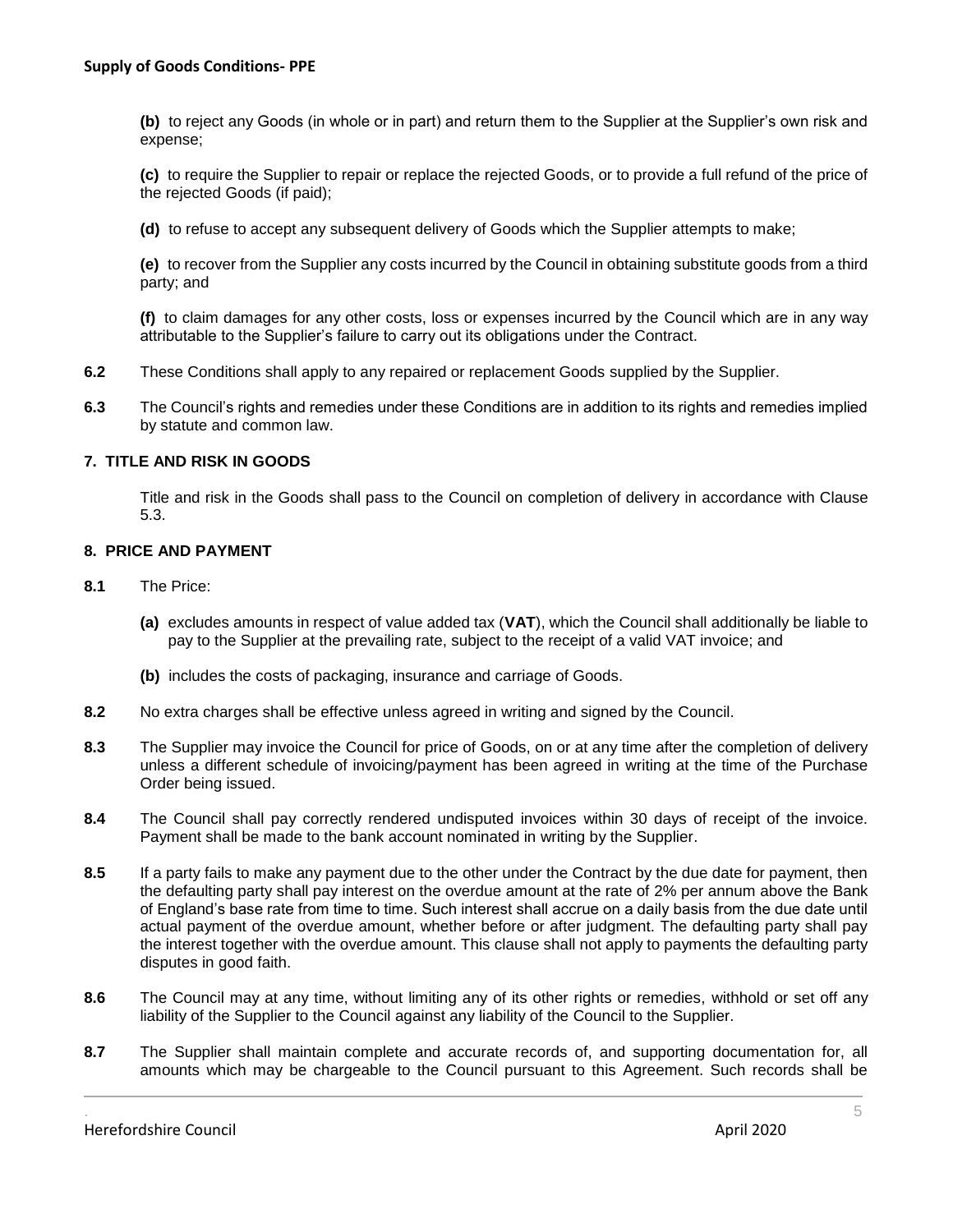retained for inspection by the Council for 6 years from the end of Term.

#### **9. COUNCIL MATERIALS**

 The Supplier acknowledges that all materials, equipment and tools, drawings, Specifications, and data supplied by the Council to the Supplier (**Council Materials**) and all rights in the Council Materials are and shall remain the exclusive property of the Council. The Supplier shall keep the Council Materials in safe custody at its own risk, maintain them in good condition until returned to the Council, and not dispose or use the same other than in accordance with the Council's written instructions or authorisation.

#### **10. INDEMNITY**

- **10.1** The Supplier shall keep the Council indemnified against all liabilities, costs, expenses, damages and losses (including but not limited to any direct losses, and all interest, penalties and legal costs (calculated on a full indemnity basis) and all other reasonable professional costs and expenses) suffered or incurred by the Council as a result of or in connection with:
	- **(a)** any claim made against the Council for actual or alleged infringement of a third party's intellectual property rights arising out of or in connection with the supply or use of the Goods, to the extent that the claim is attributable to the acts or omissions of the Supplier, its employees, agents or subcontractors;
	- **(b)** any claim made against the Council by a third party for death, personal injury or damage to property arising out of or in connection with defects in Goods to the extent that the defects in the Goods are attributable to the acts or omissions of the Supplier, its employees, agents or subcontractors; and
	- **(c)** any claim made against the Council by a third party arising out of or in connection with the supply of the Goods to the extent that such claim arises out of the breach, negligent performance or failure or delay in performance of the Contract by the Supplier, its employees, agents or subcontractors.

# **11. INSURANCE**

 During the term of the Contract and for a period of six years thereafter, the Supplier shall maintain in force, with a reputable insurance company

- (a) product liability insurance in a minimum indemnity sum of £5 million in respect of each claim or series of connected claims; and
- (b) public liability insurance in a minimum indemnity sum of £5 million in respect of each claim or series of connected claims; and
- (c) employers liability insurance in a minimum indemnity sum of £5 million in respect of each claim or series of connected claims; and

 to cover the liabilities that may arise under or in connection with the Contract, and shall, on the Council's request, produce both the insurance certificate giving details of cover and the receipt for the current year's premium in respect of each insurance.

# **12. COMPLIANCE WITH RELEVANT LAWS AND POLICIES**

- **12.1** In performing its obligations under the Contract, the Supplier shall comply with all applicable Laws, statutes, regulations and codes from time to time in force.
- **12.2** The Council may immediately terminate the Contract for any breach of this Clause 12 by the Supplier.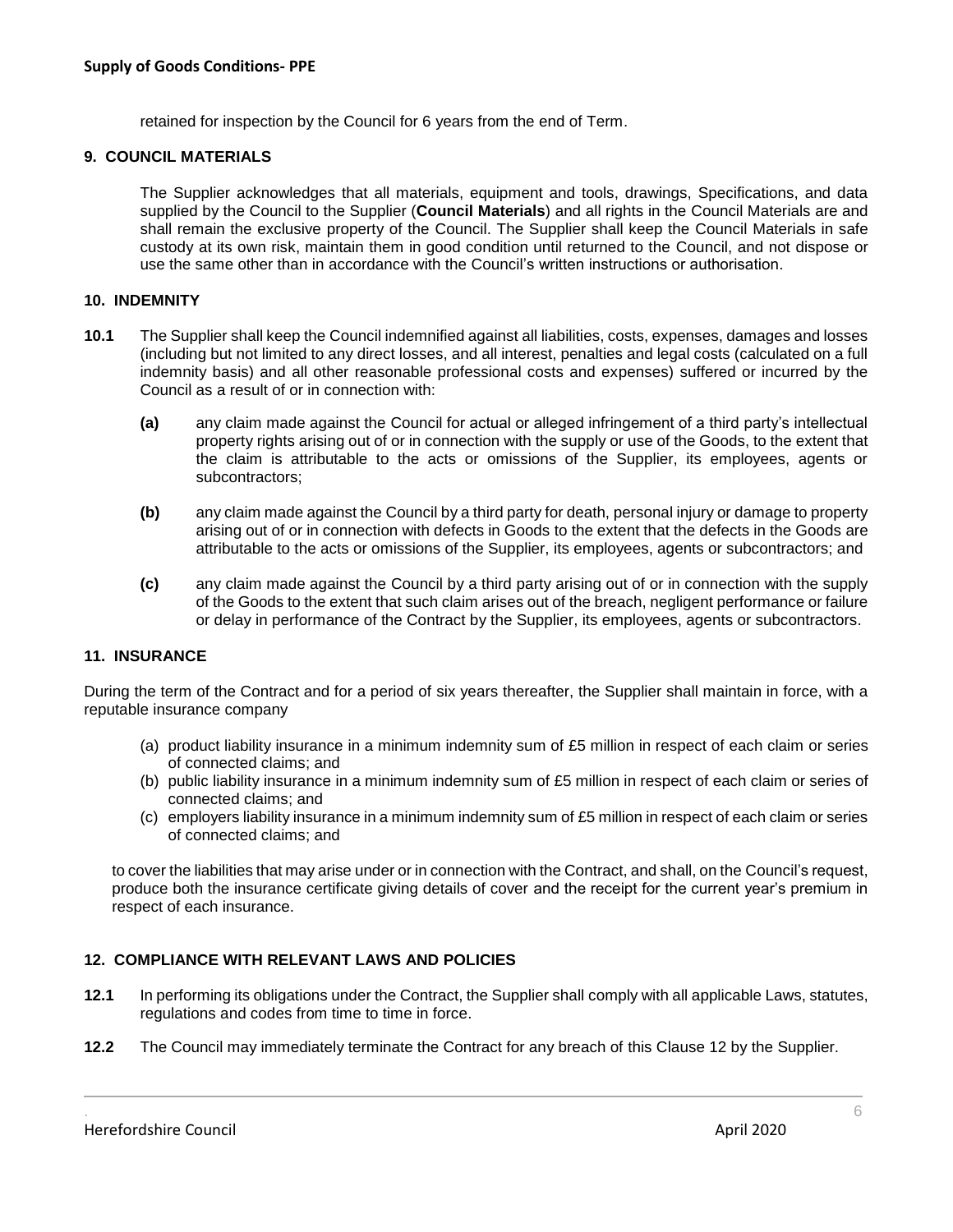# **13. TERMINATION**

- **13.1** Without limiting its other rights or remedies, either party may terminate the Contract with immediate effect by giving written notice to the other party if:
	- **(a)** the other party commits a material breach of any term of the Contract and (if such a breach is remediable) fails to remedy that breach within 20 Business Days of that party being notified in writing to do so;
	- **(b)** the other party takes any step or action in connection with its entering administration, provisional liquidation or any composition or arrangement with its creditors (other than in relation to a solvent restructuring), being wound up (whether voluntarily or by order of the court, unless for the purpose of a solvent restructuring), having a receiver appointed to any of its assets or ceasing to carry on business or, if the step or action is taken in another jurisdiction, in connection with any analogous procedure in the relevant jurisdiction;
	- **(c)** the other party suspends, or threatens to suspend, or ceases or threatens to cease to carry on all or a substantial part of its business; or
	- **(d)** the other party's financial position deteriorates to such an extent that in the terminating party's opinion the other party's capability to adequately fulfil its obligations under the Contract has been placed in jeopardy.
- termination, including the right to claim damages in respect of any breach of this Contract which existed at **13.2** Termination of the Contract shall not affect any of the parties' rights and remedies that have accrued as at or before the date of termination.
- **13.3** Any provision of the Contract that expressly or by implication is intended to come into or continue in force on or after termination shall remain in full force and effect.
- **13.4** If this Contract is terminated by the Council for cause such termination shall be at no loss or cost to the Council and the Supplier hereby indemnifies the Council against any such loss or costs which the Council may suffer as a result of any such termination for cause including the cost of procuring replacement goods.

# **14. GENERAL**

 be in breach of this Contract nor liable for delay in performing, or failure to perform, any of its obligations under this Contract if such delay or failure result from events, circumstances or causes beyond its reasonable control, FOR THE AVOIDANCE OF DOUBT the coronavirus/COVID-19 pandemic will not constitute a force majeure event. If the period of delay or non-performance continues for twenty (20) Business Days, the party not affected may terminate this Contract by giving ten (10) Business Days' written **14.1 Force majeure.** Except as may be provided in the Purchase Order or the Specification, neither party shall notice to the affected party.

#### **14.2 Assignment and Subcontracting.**

 (a) The Supplier may not assign or subcontract any or all of its rights or obligations under this Contract without the prior written consent of the Council. If the Council consents to any subcontracting by the Supplier, the Supplier shall remain responsible for all acts and omissions of its subcontractors as if they were its own.

 (b) The Council shall be entitled to novate the Agreement to any other body which substantially performs any of the functions that previously had been performed by the Council.

#### **14.3 Confidentiality.**

 **(a)** Each party undertakes that it shall not at any time during this agreement, and for a period of two (2) years after termination of this agreement, disclose to any person any confidential information concerning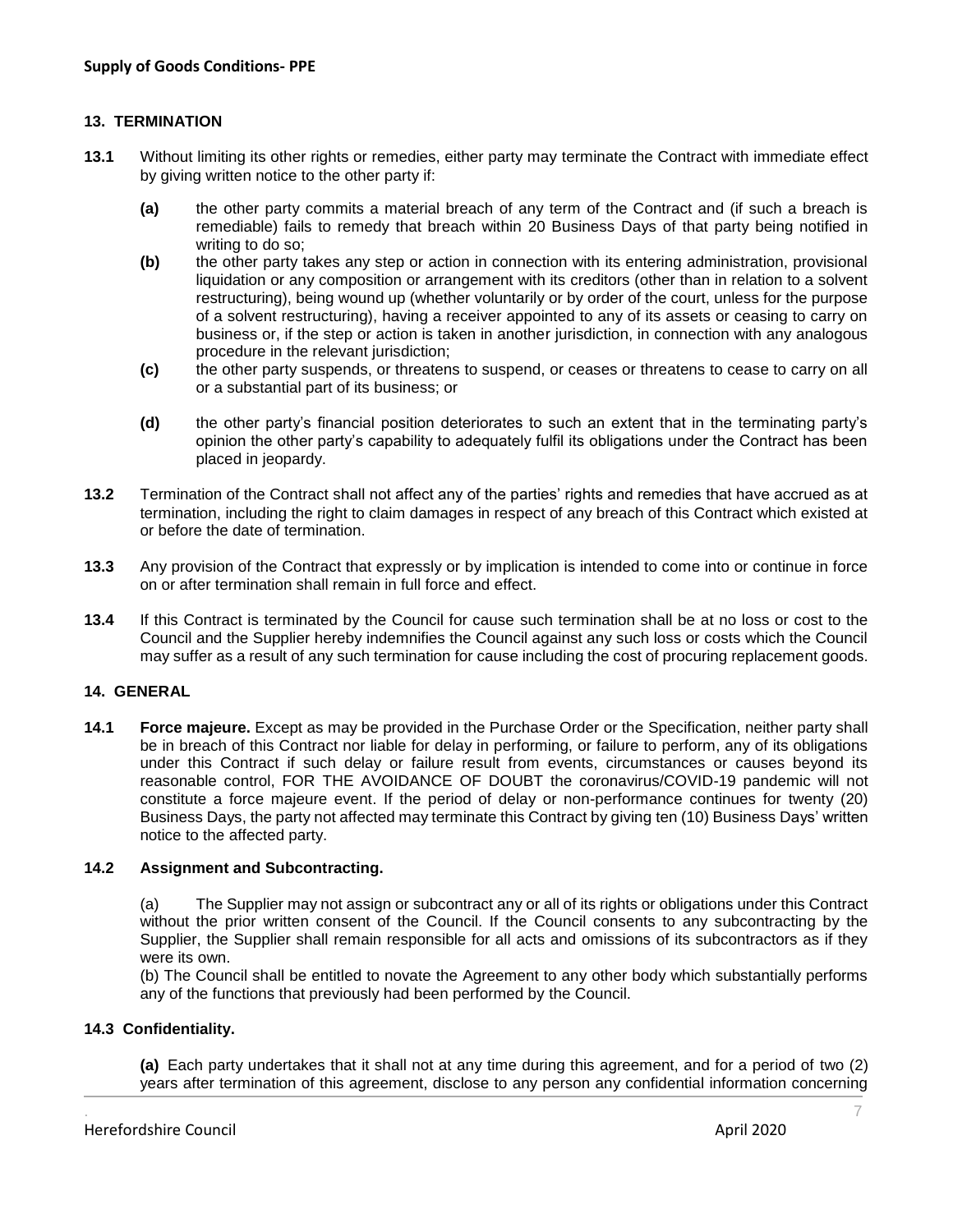the business, affairs, customers, clients or suppliers of the other party except as permitted by Clause 14.3(b).

**(b)** Each party may disclose the other party's confidential information:

 **(i)** to its employees, officers, representatives or advisers who need to know such information for the purposes of exercising the party's rights or carrying out its obligations under or in connection with this agreement. Each party shall ensure that its employees, officers, representatives or advisers to whom it discloses the other party's confidential information comply with this Clause 14.3(b); and

 **(ii)** as may be required by law, a court of competent jurisdiction or any governmental or regulatory authority.

 **(c)** No party shall use any other party's confidential information for any purpose other than to perform its obligations under this Contract.

- **14.4 Entire agreement.** The Contract constitutes the entire agreement between the parties and supersedes and extinguishes all previous agreements, promises, assurances, warranties, representations and understandings between them, whether written or oral, relating to its subject matter.
- **14.5 Variation.** No variation of the Contract shall be effective unless it is in writing and signed by the parties (or their authorised representatives).
- **14.6 Waiver.** No failure or delay by a party to exercise any right or remedy provided under the Contract or by law shall constitute a waiver of that or any other right or remedy, nor shall it prevent or restrict the further exercise of that or any other right or remedy. No single or partial exercise of such right or remedy shall prevent or restrict the further exercise of that or any other right or remedy.
- **14.7 Severance.** If any provision or part-provision of the Contract is or becomes invalid, illegal or unenforceable, it shall be deemed modified to the minimum extent necessary to make it valid, legal and enforceable. If such modification is not possible, the relevant provision or part-provision shall be deemed deleted. Any modification to or deletion of a provision or part-provision under this clause shall not affect the validity and enforceability of the rest of the Contract.

# **14.8 Notices.**

 **(a)** Any notice or other communication given to a party under or in connection with the Contract shall be in writing, addressed to that party at its registered office or such other address as that party may have specified to the other party in writing in accordance with this clause, and shall be delivered personally, or sent by prepaid first class post or other next working day delivery service, commercial courier, or email.

 **(b)** A notice or other communication shall be deemed to have been received: if delivered personally, when left at the address referred to in Clause 14.8(a); if sent by pre-paid first class post or other next working day delivery service, at 9.00 am on the second Business Day after posting; if delivered by commercial courier, on the date and at the time that the courier's delivery receipt is signed; or, if sent by email, at the time of transmission, except that, an email sent after 5.00 pm on any Business day, shall be deemed to be received at 9.00 am on the next Business Day after transmission.

 **(c)** The provisions of this clause shall not apply to the service of any proceedings or other documents in any legal action.

 **14.9 Third party rights.** No one other than a party to the Contract shall have any right to enforce any of its terms.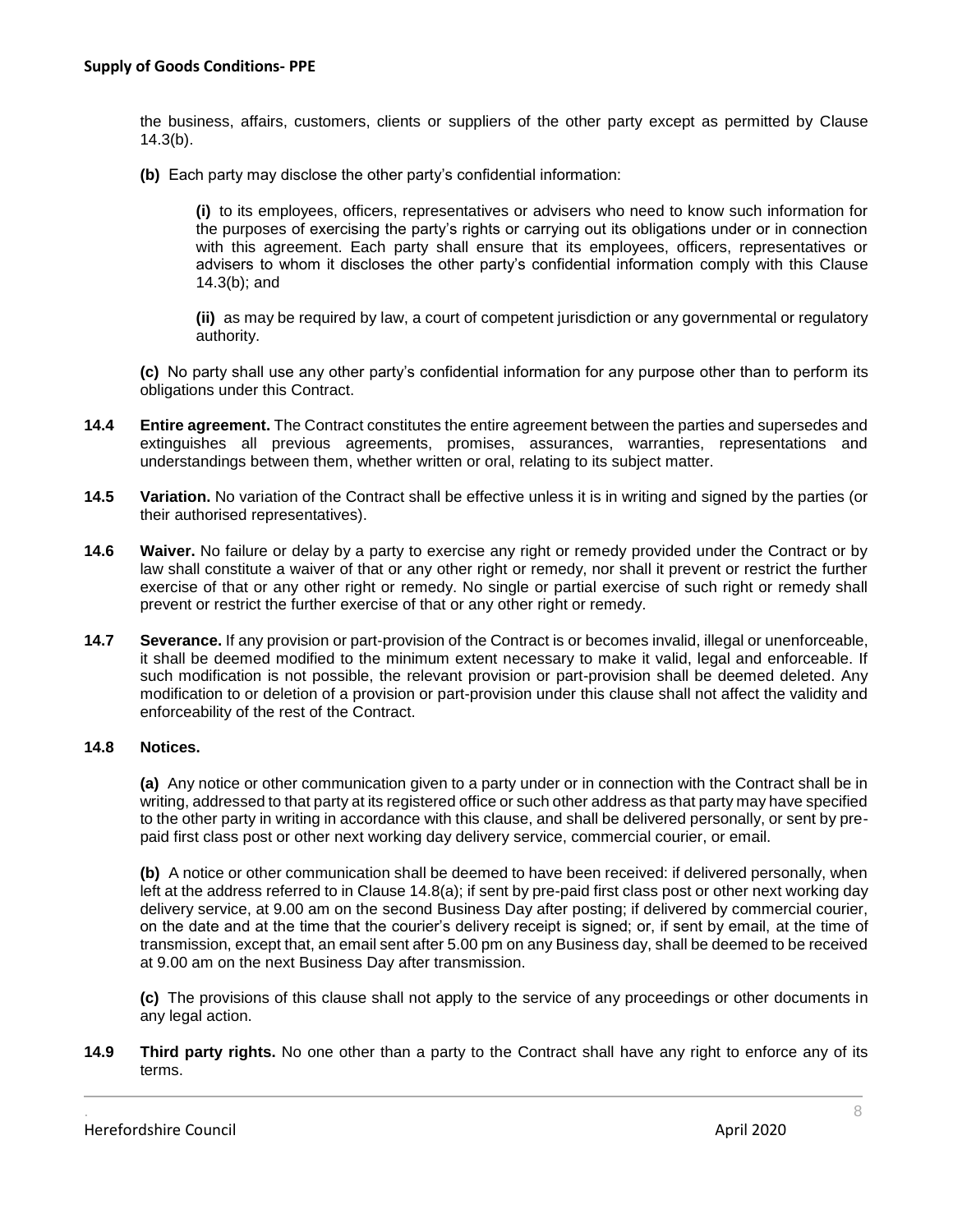- **14.10 Governing law.** The Contract, and any dispute or claim (including non-contractual disputes or claims) arising out of or in connection with it or its subject matter or formation, shall be governed by, and construed in accordance with the law of England.
- **14.11 Jurisdiction.** Each party irrevocably agrees that the courts of England shall have exclusive jurisdiction to settle any dispute or claim (including non-contractual disputes or claims) arising out of or in connection with this Contract or its subject matter or formation.
- **14.12 Audit**. The Supplier shall keep and maintain full and accurate records of this Agreement for 6 (six) years following the end of the Contract and will provide access for the Council to such records as may be reasonably requested.
- **14.13 Non-solicitation.** Neither party shall during the term of this Contract solicit the services of any staff of the other party who have been engaged in the provision of the Goods except by means of an open national advertising campaign and not specifically targeted at such staff of the other party.
- **14.14 Publicity.** The Supplier shall not make or consent to the making of any public statement or announcement, or engage in any promotional or marketing activity (whether through online or offline channels - including, but not limited to, posters, leaflets, flyers, media activity, websites, social media sites, signage, events or the use of the Council logo), concerning the Contract without the Council's prior written consent.
- **14.16 Taxation, National Insurance and Employment Liability** The Supplier shall at all times indemnify the Council and keep the Council indemnified in full from and against all claims, proceedings, actions, damages, costs, expenses, liabilities and demands whatsoever and howsoever arising by reason of any circumstances whereby the Council is alleged or determined to have been assumed or imposed with the liability or responsibility for the Supplier's personnel as an employer of the Supplier's personnel and/or any liability or responsibility to HM Revenue or Customs as an employer of the Supplier's personnel whether during the Term or arising from termination or expiry of this Agreement

# **14.17 Safeguarding**

 (a) Where the Purchase Order specifies or the Council requests that Employment Checks or other checks required by the Disclosure and Barring Service are required such Employment Checks or other checks requested will be undertaken and completed before the Commencement Date.

 **(b)** Any proven Improper Conduct on the part of the Supplier or Supplier's Personnel shall be considered to be a breach of contract and may result in the immediate termination of the Contract.

#### **15. DISPUTE RESOLUTION**

- 15.1If any dispute arises in connection with these terms and conditions or delivery of the Goods, the Council's Representative and the Supplier's Representative shall, within 5 Business Days of a written request from one party to the other, meet in a good faith effort to resolve the dispute.
- 15.2 If the dispute is not resolved at that meeting, the parties will attempt to settle it by referring the matter to the relevant senior officer at the Council and the Business Manager (or equivalent) of the Supplier who will meet in a good faith effort to resolve the matter within 20 Business Days of referral.
- 15.3 If the dispute is not resolved by the parties referred to in clause 15.2, the parties will attempt to settle it by referring the matter to the parties respective Directors (or equivalent) who will meet in a good faith effort to resolve the matter within 20 Business Days of referral.
- 15.4 If the matter is not resolved through negotiation either party may refer the matter to the Centre for Dispute Resolution ("CEDR") for mediation under its Model Mediation Procedure ("MMP").

. 9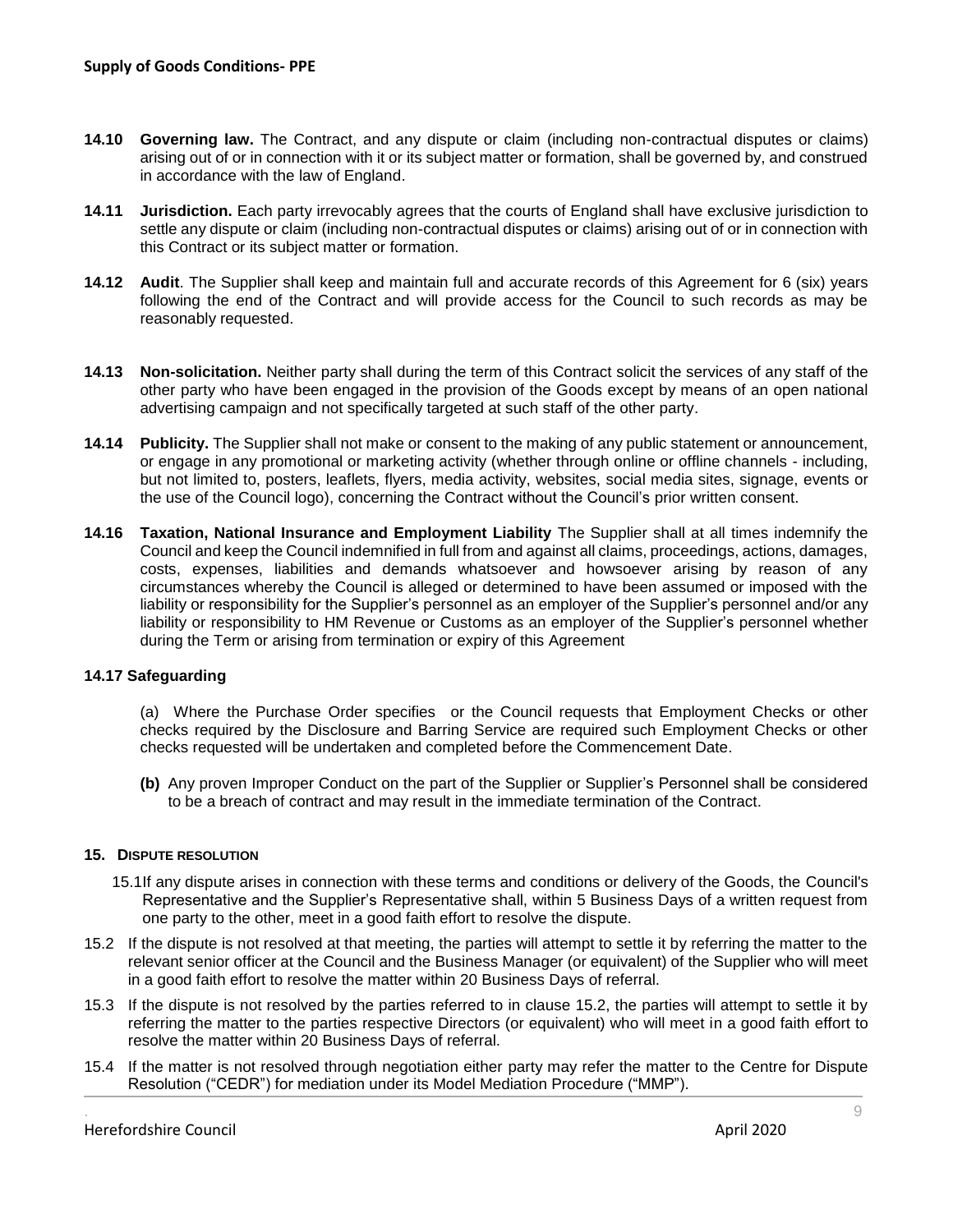#### **16. LIMITATION OF LIABILITY**

- special or consequential loss or damage in connection with this Contract which shall include, without limitation, any loss of or damage to profit, revenue, contracts, anticipated savings, goodwill or business 16.1 Subject to Clause 16.4, neither party shall be liable to the other party (as far as permitted by law) for indirect opportunities whether direct or indirect.
- 16.2 Each party shall at all times take all reasonable steps to minimise and mitigate any loss or damage for which the relevant party is entitled to bring a claim against the other party pursuant to this Contract. Subject to Contract (other than a failure to pay the Price that is properly due and payable and for which the Council shall Clause 16.4, the Council's total aggregate liability in respect of all other claims, losses or damages, whether arising from tort (including negligence), breach of contract or otherwise under or in connection with this remain fully liable), shall in no event exceed the Price paid or payable under or pursuant to this Contract.
- Contract shall in no event exceed the sum of £5 million in relation to any one claim or series of connected 16.3 Subject to Clause 16.4, the Suppliers total liability in respect of all other claims, losses or damages, whether arising from tort (including negligence), breach of contract or otherwise under or in connection with this claims;.
- 16.4 Notwithstanding any other provision of this Contract neither party limits or excludes its liability for:
	- a) fraud or fraudulent misrepresentation;
	- b) death or personal injury caused by its negligence;
	- c) breach of any obligation as to title implied by statute; or
	- d) any other act or omission, liability for which may not be limited under any applicable Law.

#### **17 PREVENTION OF BRIBERY**

- 17.1 The Council may terminate the Contract by written notice with immediate effect, and recover from the Supplier all losses resulting from such termination, if the Supplier, or any of its employees, agents or sub-contractors (in all cases whether or not acting with the Supplier's knowledge):
	- (a) directly or indirectly offers, promises or gives any person working for or engaged by the Council a financial or other advantage to;
	- (b) induces that person to perform improperly a relevant function or activity;
	- (c) rewards that person for improper performance of a relevant function or activity;
	- (d) directly or indirectly requests, agrees to receive or accept any financial or other advantage as an inducement or a reward for improper performance of a relevant function or activity in connection with this Contract;
	- (e) commits any offence:
		- (i) under Section 117(2) of the Local Government Act 1972;
		- (ii) under the Bribery Act 2010;
		- (iii) under legislation creating offences concerning fraudulent acts; or
		- (iv) at common law concerning fraudulent acts relating to this Contract or any other contract with the Council.
	- (f) defrauds, attempts to defraud, or conspires to defraud the Council.

 Any termination under Clause 17.1 will be without prejudice to any right or remedy which has already accrued or subsequently accrues to the Council.

#### **18 MODERN SLAVERY**

18.1 To the extent that the Modern Slavery Act 2015 may apply to the Supplier, the Supplier: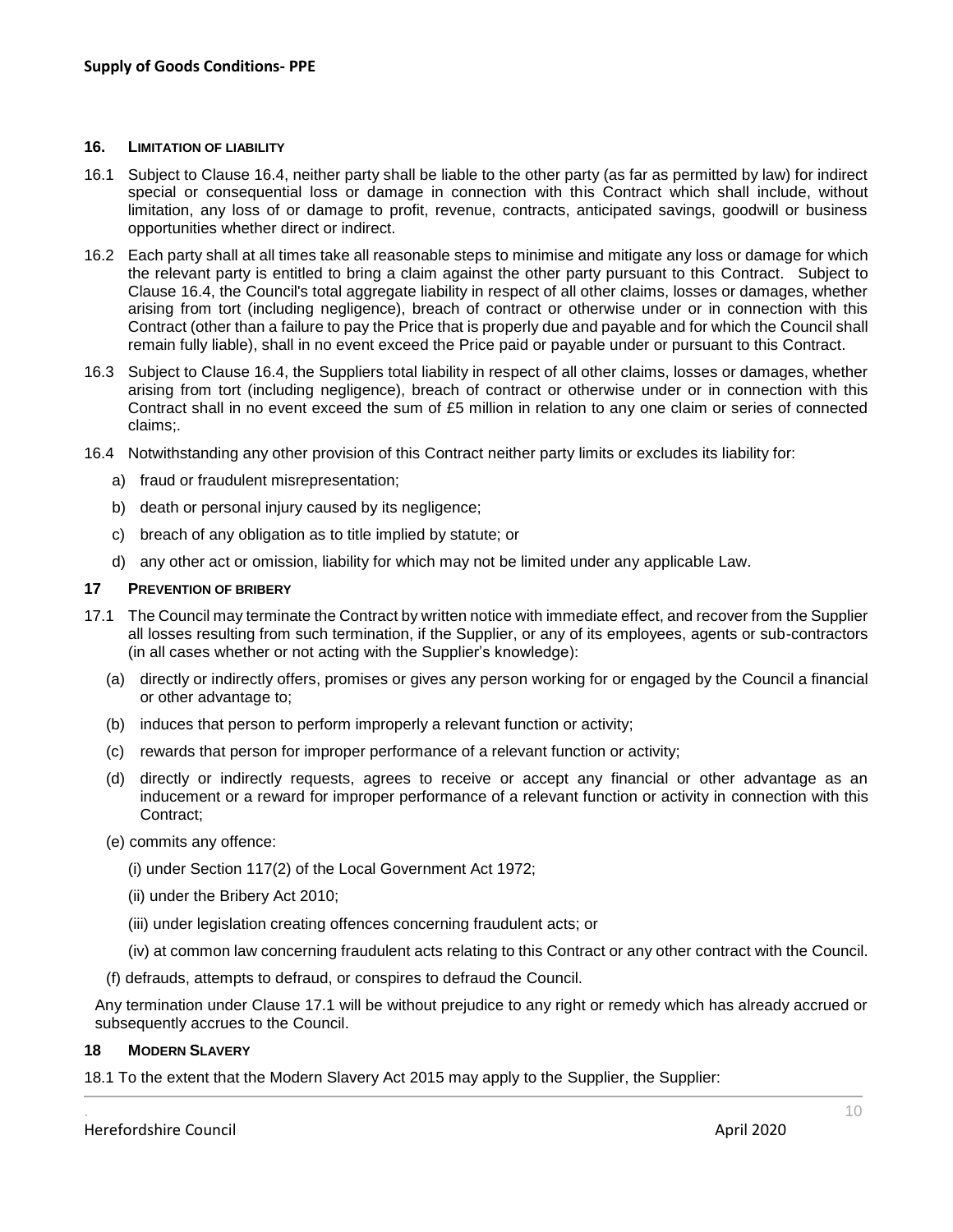- (a) represents and warrants that it is compliant with its obligations under the Modern Slavery Act 2015 and that neither the Supplier nor any of its officers, employees, agents. subcontractors or other persons associated with it:
	- (i) have been convicted of any offence involving slavery and human trafficking anywhere in the world;
	- (ii) have been or are the subject of any investigation, inquiry or enforcement proceedings by any governmental, administrative or regulatory body anywhere in the world regarding any offence or alleged offence of or in connection with slavery and human trafficking.
- (b) shall implement and maintain throughout the term of any contract with the Council, due diligence procedures for its own suppliers, sub–contractors and other participants in its supply chains, to ensure that there is no slavery or human trafficking in its supply chains.
- (c) Shall report to the Council any breach or alleged breach of the Supplier's anti-slavery and human trafficking policies and procedures or those of its suppliers, sub–contractors and other participants in its audit of the Suppliers anti-slavery and human trafficking policies and procedures or those of any suppliers, supply chain and shall provide reasonable assistance to the Council to allow the Council to carry out any sub–contractors and other participants in its supply chains.

#### **19 EQUAL OPPORTUNITIES**

- 19.1 The Supplier shall not unlawfully harass or victimise a person or discriminate either directly or indirectly because of age, disability, gender reassignment, marriage and civil partnership, pregnancy and maternity, **Characteristics**) and without prejudice to the generality of the foregoing the Supplier shall not unlawfully discriminate within the meaning and scope of the Equality Act 2010, the Human Rights Act 1998 or other race, colour, nationality, ethnic or national origin, religion, or belief, sex, or sexual orientation (the **Protected**  relevant legislation, or any statutory modification or re-enactment thereof.
- 19.2 The Supplier shall give due regard to the need to eliminate discrimination, advance equality and foster good relations within the meaning and scope of the Public Sector Equality Duty in Section 149 of the Equality Act 2010 in the execution of the Contract.
- 19.3 The Supplier shall take all reasonable steps to secure the observance of Clauses 19.1 and 19.2 by all servants, employees or agents of the Supplier and all suppliers and sub-contractors employed in the execution of the Contract.
- 19.4 The Supplier shall demonstrate to the Council that it has a policy to comply with its statutory obligations under the legislation referred to above in Clauses 19.1 and 19.2.
- 19.5 If there should be any findings of unlawful discrimination made against the Supplier by any court or employment tribunal, or an adverse finding in a formal investigation by the Equality and Human Rights Commission, the Supplier shall take appropriate steps to prevent repetition of the unlawful discrimination.
- 19.6 The Council reserve the right to test the Supplier's equality performance through the life of the Contract. The Supplier shall cooperate with the Council regarding the provision of a data and/or access for site visits as reasonably required by the Council.

# **20 DATA PROTECTION**

 The Supplier shall comply in all respects with the provision of the UK Data Protection Legislation and will brought against the Council for any breach of the UK Data Protection Legislation attributable to the Supplier. indemnify the Council against all actions, costs, expenses, claims, proceedings and demands which may be

#### **21 WARRANTIES**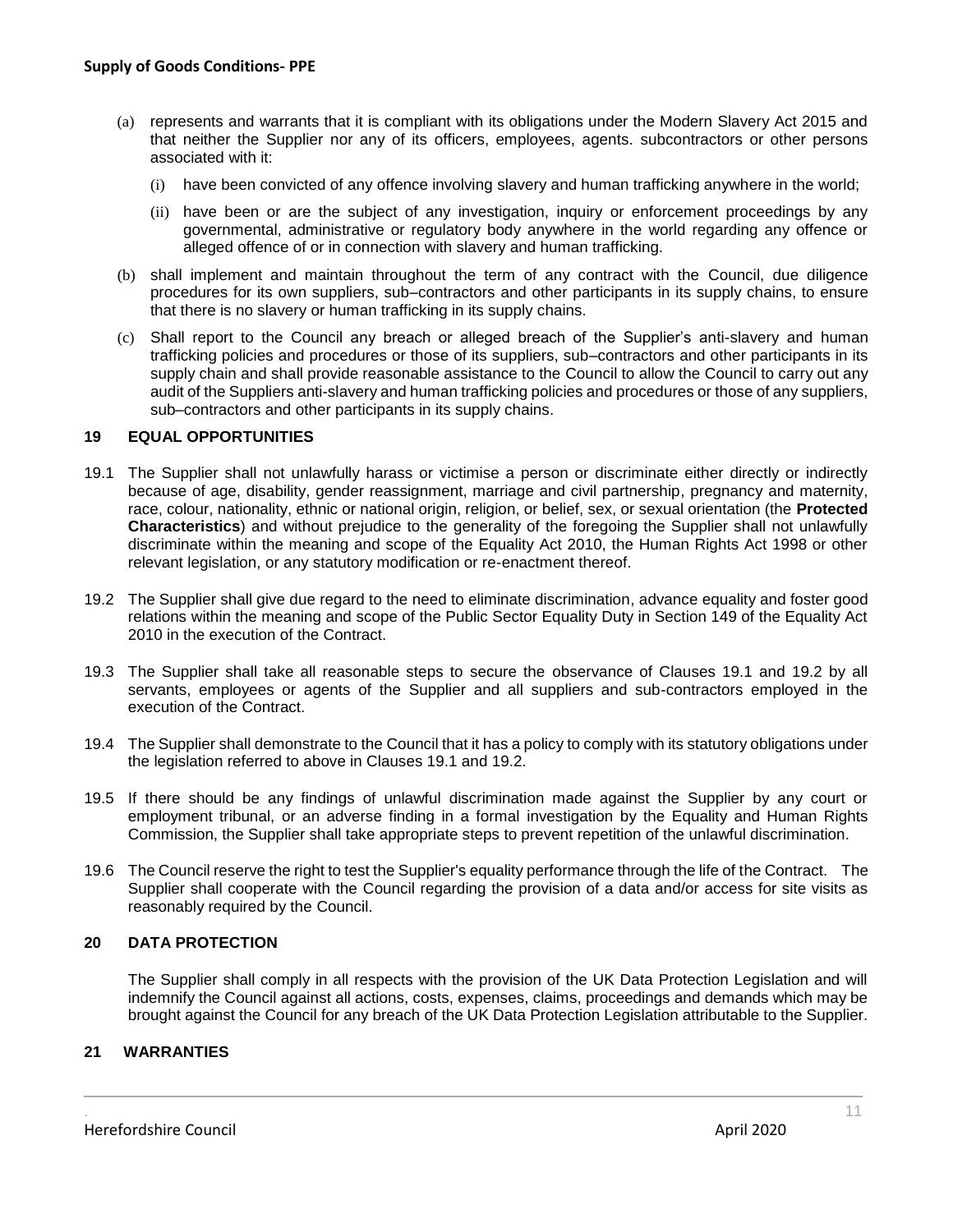- 21.1 The Supplier represents and warrants that:
	- (a) it has full capacity and authority to enter into and to perform its obligations under the Contract;
	- (b) there are no actions, suits or proceedings or regulatory investigations before any court or administrative body or arbitration tribunal pending or, to its knowledge, threatened against it that might adversely affect its ability to perform its obligations under the Contract;
	- (c) it has not done, and in performing its obligations under the Contract, it shall not do, any act or thing that contravenes the Bribery Act 2010 or any other applicable anti-bribery or anti-money laundering laws and/or regulations and it has maintained and monitored, and will maintain and monitor, policies and procedures designed to ensure, and which are reasonably expected to continue to ensure, continued compliance with the Bribery Act 2010 and related applicable Laws; and
	- (d) its obligations under the Contract constitute its legal, valid and binding obligations, enforceable in accordance with their respective terms subject to applicable bankruptcy, reorganisation, insolvency, moratorium or similar Laws affecting creditors' rights generally and subject, as to enforceability, to equitable principles of general application (regardless of whether enforcement is sought in a proceeding in equity or Law).
- 21.2 The Supplier represents and warrants :
	- (a) it is validly incorporated, organised and subsisting in accordance with the Laws of its place of incorporation;
	- (b) it has obtained all Necessary Consents;
	- (c) all information contained in the Supplier's quotation remains true, accurate and not misleading, save as may have been specifically disclosed in writing to the Council prior to the Commencement Date and separately warrants to inform the Council in the event there are any changes to such information during the Contract term; and
	- (d) shall promptly notify the Council in writing if it becomes aware during the performance of this Contract of any inaccuracies in any information provided to it by the Council during such due diligence which materially and adversely affects its ability to perform the Contract.
- 21.3 Each of the representations and warranties set out in Clauses 21.1 to 21.2 (inclusive) shall be construed as a separate representation and warranty and shall not be limited or restricted by reference to, or inference from, the terms of any other representation, warranty or any other undertaking in the Contract. Save as expressly set out in this Contract, all warranties, representations, conditions and other terms implied by Law (whether statutory or otherwise), are hereby excluded to the fullest extent permitted by Law.

# **22. FREEDOM OF INFORMATION**

- 22.1 The Supplier acknowledges that the Council is subject to the requirements of the FOIA and the EIR and shall assist and co-operate with the Council (at the Supplier's expense) to enable the Council to comply with these information disclosure requirements.
- 22.2 The Supplier shall and shall procure that its sub-contractors shall:
	- (a) transfer the Request for Information to the Council as soon as practicable after receipt and in any event within 2 Working Days of receiving a Request for Information;
	- (b) provide the Council with a copy of all Information in its possession or power in the form that the